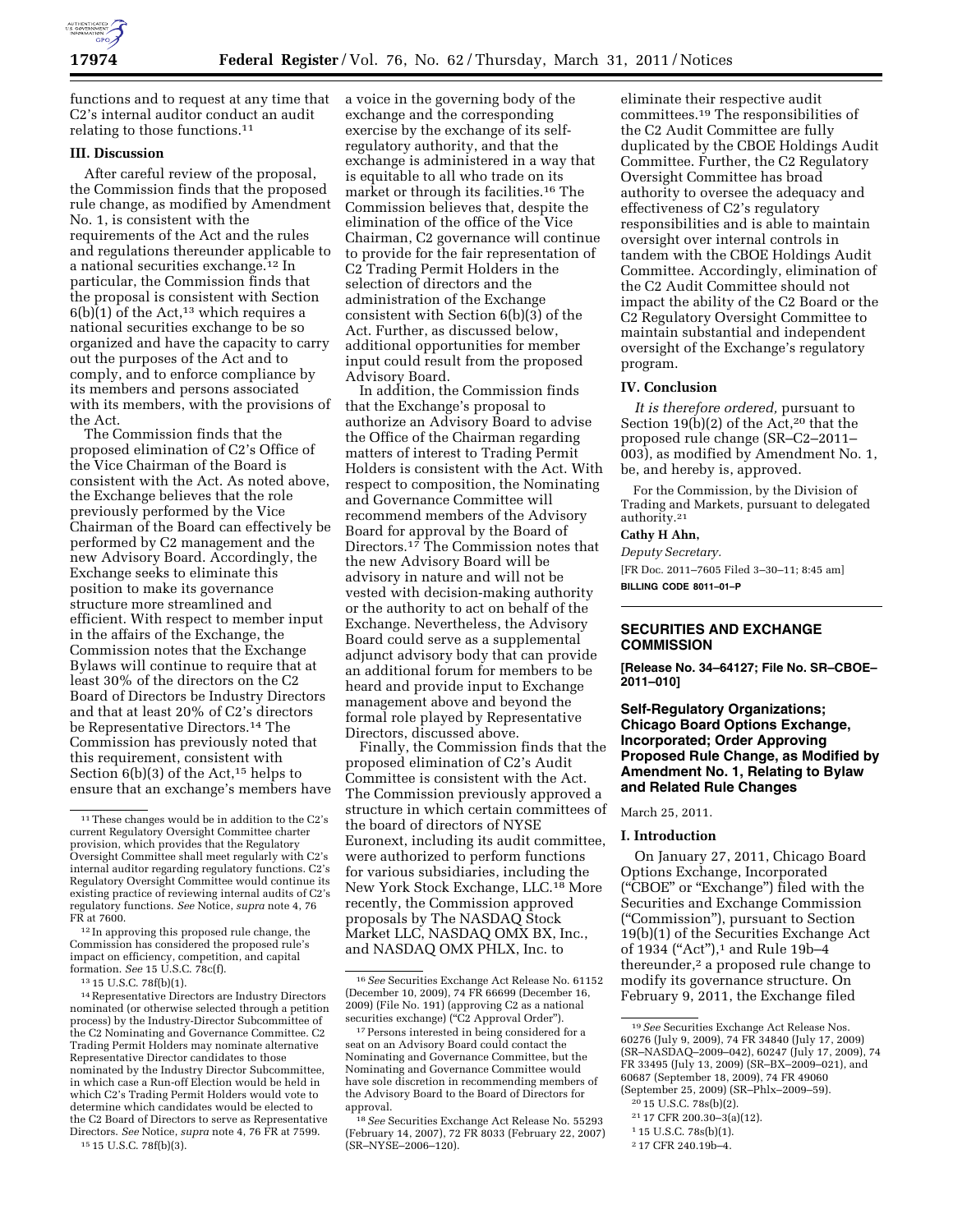Amendment No. 1 to the proposed rule change.3 The proposed rule change was published for comment in the **Federal Register** on February 10, 2011.4 The Commission received no comment letters regarding the proposal. This order approves the proposed rule change, as modified by Amendment No. 1.

# **II. Description of the Proposal**

The Exchange proposes to: (1) Eliminate the CBOE Office of the Vice Chairman of the Board (''Vice Chairman''); (2) eliminate the CBOE Trading Advisory Committee and provide that the Board of Directors may establish an Advisory Board instead; (3) eliminate the CBOE Audit Committee; and (4) conform the composition requirements for the CBOE Board of Directors and Executive Committee to the composition requirements of the Board of Directors and Executive Committee of its affiliate C2 Options Exchange, Incorporated ("C2").

# *A. Elimination of the Office of the Vice Chairman of the Board*

The Exchange proposes to amend its Bylaws to eliminate the office of the Vice Chairman.5 Historically, the Vice Chairman's primary function was to facilitate communication between the Exchange and its membership, including lessor members that owned memberships and leased them to trading members, and to coordinate the activities of member committees.6 According to the Exchange, the role of the Vice Chairman has been significantly reduced since the Exchange changed its structure from a membership organization to a stock corporation owned by a public holding company, CBOE Holdings, Inc. ("CBOE Holdings'').7 The Exchange has

4*See* Securities Exchange Act Release No. 63844 (February 4, 2011), 76 FR 7610 (''Notice'').

5The specific proposed Bylaw and rule changes relating to the elimination of the Office of the Vice Chairman are discussed in detail in the Notice. *See*  Notice, *supra* note 4, 76 FR at 7610–7611.

6Currently, the Vice Chairman is an office held by one of the Exchange's Industry Directors. *See*  Notice, *supra* note 4, 76 FR at 7610.

7For example, the Exchange no longer has lessor members because they were made stockholders as

represented that CBOE will continue to obtain input from Trading Permit Holders through other channels, including direct communication with individual Trading Permit Holders, committees established by the Exchange, and through the proposed Advisory Board (discussed below).8

## *B. Elimination of the Trading Advisory Committee and Provision for an Advisory Board*

Section 4.7 of the CBOE Bylaws currently provides for a Trading Advisory Committee to advise CBOE's Office of the Chairman regarding matters of interest to Trading Permit Holders. Section 4.7 allows the Board of Directors to set the number of members of the Trading Advisory Committee, requires that the majority of the members of the Committee be involved in trading either directly or indirectly through their firms, states that the Chairman of the Committee is the Vice Chairman of the Board, and the Vice Chairman appoints the other members of the Committee with the approval of the Board.

In place of a Trading Advisory Committee, the Exchange proposes that the Board of Directors may establish an Advisory Board which would advise the Office of the Chairman regarding matters of interest to Trading Permit Holders. The Board of Directors would determine the number of members of the Advisory Board, the Chief Executive Officer or his or her designee would serve as the Chairman of an Advisory Board, and the CBOE Nominating and Governance Committee would recommend the members of any Advisory Board for approval by the Board of Directors.

The Advisory Board would be completely advisory in nature and would not be vested with any Exchange decision-making authority or other authority to act on behalf of the Exchange. Pursuant to proposed Section 6.1 of the Bylaws, the Board of Directors would have the discretion as to whether (or not) to put an Advisory Board in place. CBOE has represented that the Board of Directors intends to establish an Advisory Board.9

#### *C. Elimination of Exchange Audit Committee*

CBOE proposes to amend its Bylaws to eliminate its Audit Committee because its functions are duplicative of the functions performed by the Audit Committee of its parent company, CBOE Holdings, Inc. ("CBOE Holdings").

The CBOE Holdings Audit Committee has broad authority to assist the CBOE Holdings Board of Directors in discharging its responsibilities relating to, among other things: (1) The qualifications, engagement, and oversight of CBOE Holdings' independent auditor; (2) CBOE Holdings' financial statements and disclosure matters; (3) CBOE Holdings' internal audit function and internal controls; and (4) CBOE Holdings' oversight and risk management, including compliance with legal and regulatory requirements. CBOE Holdings' financial statements are prepared on a consolidated basis that includes the financial results of CBOE Holdings' subsidiaries, including CBOE. Therefore, according to the Exchange, the CBOE Holdings Audit Committee's purview necessarily includes CBOE and the responsibilities of the CBOE Audit Committee are fully duplicated by the responsibilities of the CBOE Holdings Audit Committee.10 Consequently, CBOE proposes that the responsibilities of its audit committee be performed by CBOE Holdings audit committee.

Although the CBOE Holdings Audit Committee would continue to have overall responsibility with respect to the internal audit function, the CBOE Board of Directors would maintain its own independent oversight over the internal audit function with respect to CBOE regulatory functions through the CBOE Regulatory Oversight Committee. Specifically, upon elimination of the CBOE Audit Committee, the Regulatory Oversight Committee would have the authority to review the internal audit plan relating to CBOE's regulatory functions and to request at any time that CBOE's internal auditor conduct an audit relating to those functions.11

 $^{\rm 11}$  These changes would be in addition to the CBOE's current Regulatory Oversight Committee charter provision, which provides that the Regulatory Oversight Committee shall meet regularly with CBOE's internal auditor regarding regulatory functions. CBOE's Regulatory Oversight Committee would continue its existing practice of reviewing internal audits of CBOE's regulatory functions. *See* Notice, *supra* note 4, 76 FR at 7612.

<sup>3</sup>At the time CBOE submitted the original proposed rule change, CBOE had not yet obtained formal approval from its Board of Directors for the specific Bylaw and rule changes set forth in this proposed rule change. CBOE stated that once that approval was obtained, the Exchange would file a technical amendment to its proposed rule change to reflect that approval. In Amendment No. 1, the Exchange notes that the CBOE Board of Directors approved the specific Bylaw and rule changes set forth in SR–CBOE–2011–010 on February 8, 2011 and stated that no further action was necessary in connection with its proposal. Amendment No. 1 is technical in nature, and the Commission is not publishing Amendment No. 1 for public comment.

part of CBOE's restructuring, the Exchange's trading members became Trading Permit Holders and there are fewer Trading Permit Holder Committees. *See id.* 

<sup>8</sup>*See* Notice, *supra* note 4, 76 FR at 7610. 9*See* Notice, *supra* note 4, 76 FR at 7612.

<sup>10</sup>*See* Notice, *supra* note 4, 76 FR at 7612 (noting that the CBOE Audit Committee has a more limited role focusing on: (1) CBOE's financial statements and disclosure matters, and (2) CBOE's oversight and risk management, including compliance with legal and regulatory requirements, in each case, only to the extent required in connection with CBOE's discharge of its obligations as a selfregulatory organization).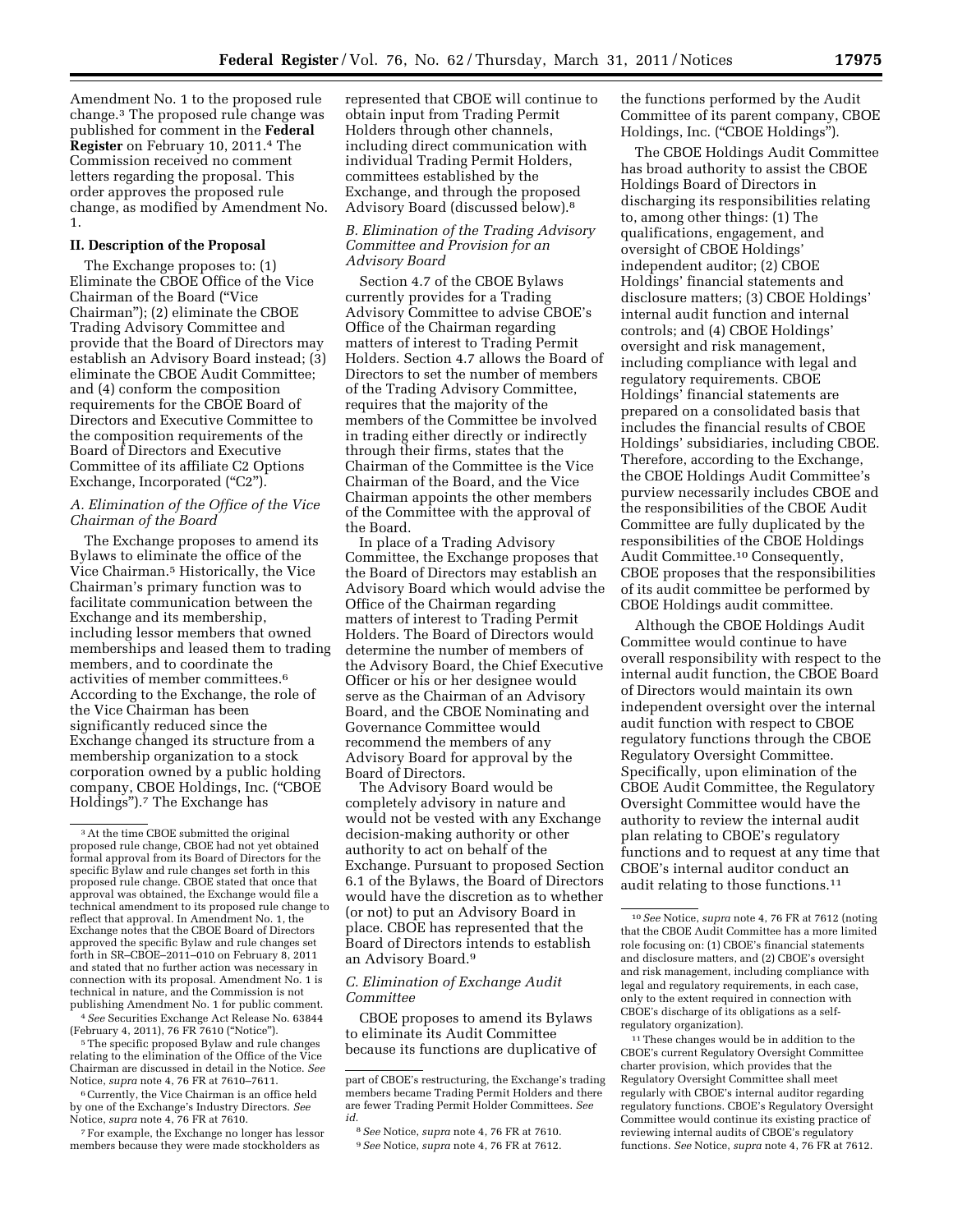## *D. Composition Requirements for Board of Directors and Executive Committee*

CBOE proposes to amend its Bylaws to conform the composition requirements of its Board of Directors and Executive Committee to the composition requirements of C2 Board of Directors and Executive Committee. Currently, CBOE's Bylaws require that the number of Non-Industry Directors on the CBOE Board of Directors may not be less than a majority of the members of the Board. Similarly, the Bylaws require that the majority of the directors serving on the CBOE Executive Committee must be Non-Industry Directors. Consistent with Sections 3.1 and 4.2 of the C2 Bylaws, CBOE proposes to change these provisions to provide that in no event shall the number of Non-Industry Directors on the CBOE Board or CBOE Executive Committee constitute less than the number of Industry Directors on the Board or Executive Committee, respectively (excluding the Chief Executive Officer from the calculation of Industry Directors for such purposes).

Under CBOE's proposal, the CBOE Bylaws would require that the Executive Committee include the Chairman of the Board, the Chief Execute Officer (if a Director), the Lead Director (if any), at least one Representative Director, and such other number of directors that the Board deems appropriate, provided that in no event would the number of Non-Industry Directors be less than the number of Industry Directors serving on the Executive Committee.12

CBOE believes that having the same composition requirements for CBOE Holdings' two affiliated exchange subsidiaries will promote consistency and efficiency. CBOE and C2 currently have the same individuals serving on the CBOE and C2 Boards and the CBOE and C2 Executive Committees.13

#### **III. Discussion**

After careful review of the proposal, the Commission finds that the proposed rule change, as modified by Amendment No. 1, is consistent with the requirements of the Act and the rules and regulations thereunder applicable to a national securities exchange.14 In particular, the Commission finds that the proposal is consistent with Section  $6(b)(1)$  of the Act,<sup>15</sup> which requires a national securities exchange to be so

organized and have the capacity to carry out the purposes of the Act and to comply, and to enforce compliance by its members and persons associated with its members, with the provisions of the Act. The Commission further finds that the proposal is consistent with Section 6(b)(3) of the Act<sup>16</sup> which requires that one or more directors be representative of issuers and investors and not be associated with a member of the exchange, or with a broker or dealer. The Commission also finds that the proposal is consistent with Section  $6(b)(5)$  of the Act,<sup>17</sup> which requires, among other things, that the rules of an exchange be designed to promote just and equitable principles of trade, to remove impediments to and perfect the mechanism of a free and open market and a national market system, and, in general, to protect investors and the public interest.

The Commission finds that the proposed elimination of CBOE's Office of the Vice Chairman of the Board is consistent with the Act. As noted above, the Exchange believes that the role previously performed by the Vice Chairman of the Board can effectively be performed by CBOE management and the new Advisory Board. Accordingly, the Exchange seeks to eliminate this position to make its governance structure more streamlined and efficient. With respect to member input in the affairs of the Exchange, the Commission notes that the Exchange Bylaws will continue to require that at least 30% of the directors on the CBOE Board of Directors be Industry Directors and that at least 20% of CBOE's directors be Representative Directors.18 The Commission has previously noted that this requirement, consistent with Section  $6(b)(3)$  of the Act,<sup>19</sup> helps to ensure that an exchange's members have a voice in the governing body of the exchange and the corresponding exercise by the exchange of its selfregulatory authority, and that the exchange is administered in a way that is equitable to all who trade on its

18Representative Directors are Industry Directors nominated (or otherwise selected through a petition process) by the Industry-Director Subcommittee of the CBOE Nominating and Governance Committee. CBOE Trading Permit Holders may nominate alternative Representative Director candidates to those nominated by the Industry Director Subcommittee, in which case a Run-off Election would be held in which CBOE's Trading Permit Holders would vote to determine which candidates would be elected to the CBOE Board of Directors to serve as Representative Directors. *See* Notice, *supra* note 4, 76 FR at 7610.

19 15 U.S.C. 78f(b)(3).

market or through its facilities.20 The Commission believes that, despite the elimination of the office of the Vice Chairman, CBOE governance will continue to provide for the fair representation of CBOE Trading Permit Holders in the selection of directors and the administration of the Exchange consistent with Section 6(b)(3) of the Act. Further, as discussed below, additional opportunities for member input could result from the proposed Advisory Board.

In addition, the Commission finds that the Exchange's proposal to authorize an Advisory Board to advise the Office of the Chairman regarding matters of interest to Trading Permit Holders is consistent with the Act. With respect to composition, the Nominating and Governance Committee will recommend members of the Advisory Board for approval by the Board of Directors.21 The Commission notes that the new Advisory Board will be advisory in nature and will not be vested with decision-making authority or the authority to act on behalf of the Exchange. Nevertheless, the Advisory Board could serve as a supplemental adjunct advisory body that can provide an additional forum for members to be heard and provide input to Exchange management above and beyond the formal role played by Representative Directors discussed above.

Further, the Commission finds that the proposed elimination of CBOE's audit committee is consistent with the Act. The Commission previously approved a structure in which certain committees of the board of directors of NYSE Euronext, including its audit committee, were authorized to perform functions for various subsidiaries, including the New York Stock Exchange, LLC.22 More recently, the Commission approved proposals by The NASDAQ Stock Market LLC, NASDAQ OMX BX, Inc., and NASDAQ OMX PHLX, Inc. to eliminate their respective audit committees.23 The responsibilities

22*See* Securities Exchange Act Release No. 55293 (February 14, 2007), 72 FR 8033 (February 22, 2007) (SR–NYSE–2006–120).

23*See* Securities Exchange Act Release Nos. 60276 (July 9, 2009), 74 FR 34840 (July 17, 2009) (SR–NASDAQ–2009–042), 60247 (July 17, 2009), 74 FR 33495 (July 13, 2009) (SR–BX–2009–021), and

<sup>12</sup>*See* Notice, *supra* note 4, 76 FR at 7613.

<sup>13</sup>*See* Notice, *supra* note 4, 76 FR at 7613.

<sup>14</sup> In approving this proposed rule change, the Commission has considered the proposed rule's impact on efficiency, competition, and capital formation. *See* 15 U.S.C. 78c(f). 15 15 U.S.C. 78f(b)(1).

<sup>16</sup> 15 U.S.C. 78f(b)(3).

<sup>17</sup> 15 U.S.C. 78f(b)(5).

<sup>20</sup>*See* Securities Exchange Act Release No. 61152 (December 10, 2009), 74 FR 66699 (December 16, 2009) (File No. 191) (approving C2 as a national securities exchange) ("C2 Approval Order").

<sup>21</sup>Persons interested in being considered for a seat on an Advisory Board could contact the Nominating and Governance Committee, but the Nominating and Governance Committee would have sole discretion in recommending members of the Advisory Board to the Board of Directors for approval.